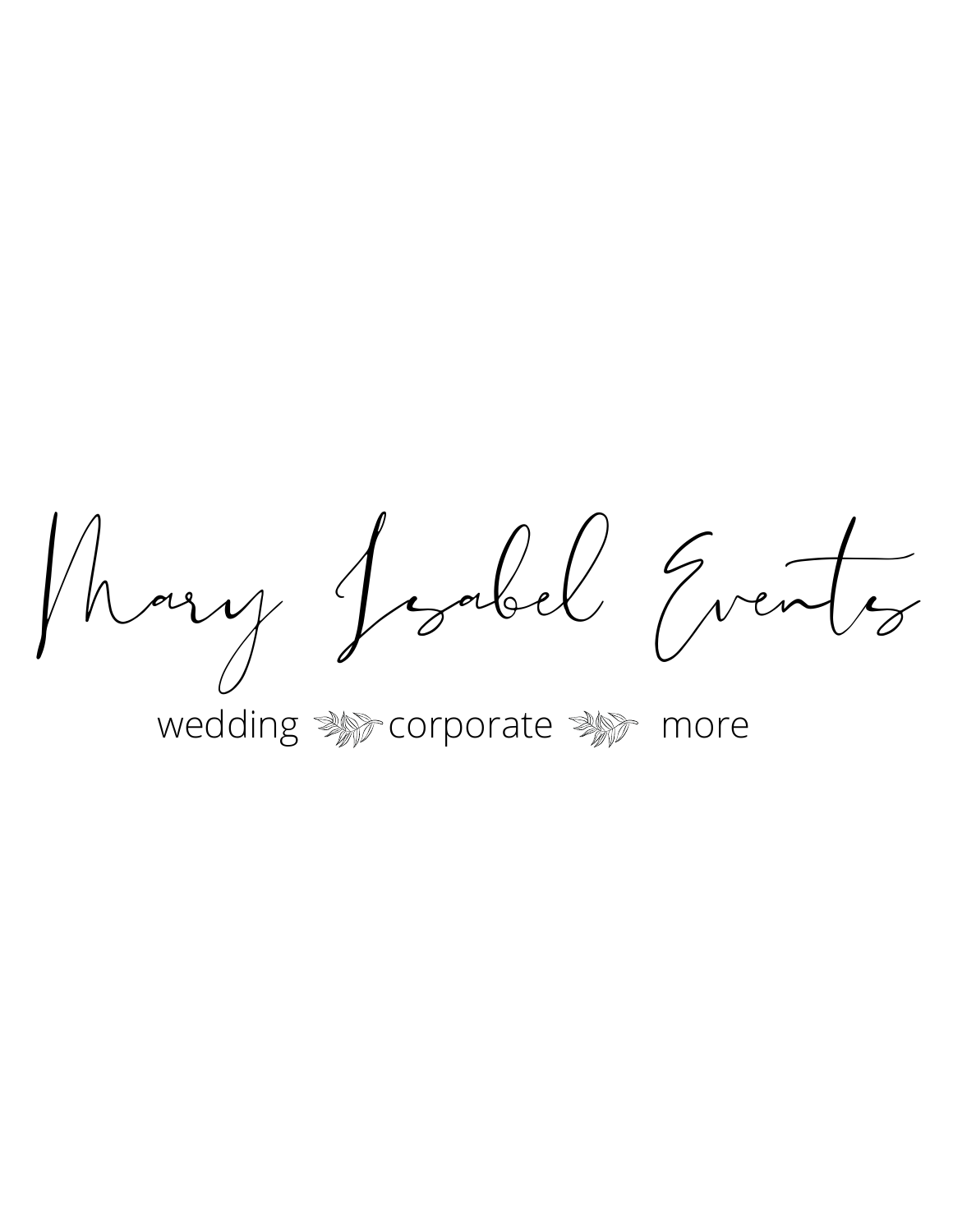$y \notin (\text{pord})$ 

Starts at \$2,500

THIS PACKAGE IS PERFECT FOR THOSE WHO HAVE THE PLANNING UNDER CONTROL & ARE LOOKING FOR SOMEONE TO TAKE CARE OF THE DAY OF COORDINATION. WE GOT YOU!

#### **S E R V I C E S I N C L U D E D**

PLANNER COMMUNICATION WITH ALL VENDORS 1-2 MONTHS PRIOR TO EVENT

TIM ELINE CREATION WITH YOU & YOUR VENDORS TO ENSURE A SEAMLESS EVENT

ALL DAY OF EVENT COORDINATION WITH VENUE & V E N D O R S

ONSITE DAY BEFORE THE EVENT TO MANAGE ANY V E N D O R L O A D - I N

PRODUCTION OF EVENT PROGRAM FROM SETUP T H R O U G H B R E A K D O W N

COORDINATION OF ENTIRE WEDDING PARTY PRIOR TO THE CEREMONY & THROUGHOUT RECEPTION

CEREMONY & RECEPTION COORDINATION

UN LIMITED CONTACT WITH PLANNER DURING W F D D I N G W F F K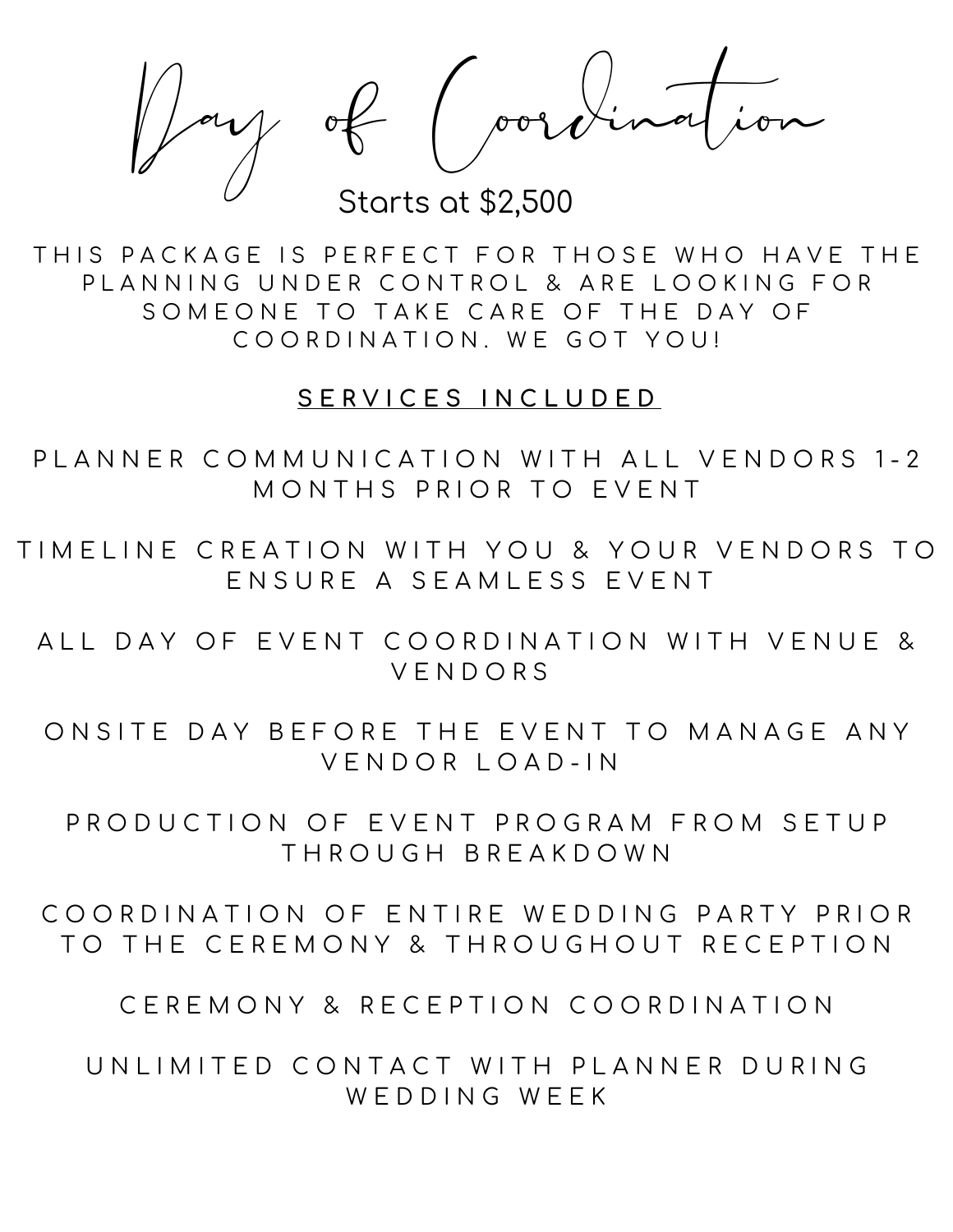$ell$  Gvent

Starts at \$3,500

THIS PACKAGE IS PERFECT FOR THOSE COUPLES WHO FEEL COMFORTABLE BEING IN THE DRIVER'S SEAT FOR WEDDING PLANNING. WE'LL HOLD YOUR HAND WHERE YOU NEED US TO

## **S E R V I C E S I N C L U D E D**

R E S E A R C H V E N U E S A N D V E N D O R S

COLLABORATE ON AN EVENT TIMELINE AND S C H F D U L F F O R T H F D A Y

COORDINATION OF CONTRACTS WITH VENUE AND V E N D O R S

MENU PLANNING WITH YOU & YOUR CATERER

COMMUNICATION WITH VENUE AND VENDORS REGARDING DAY OF EVENT LOAD-IN & LOAD-OUT

WED DING DESIGN COORDINATION AS NEEDED

\* A D D D A Y O F E V E N T C O O R D I N A T I ON T O T H I S P A C K A G E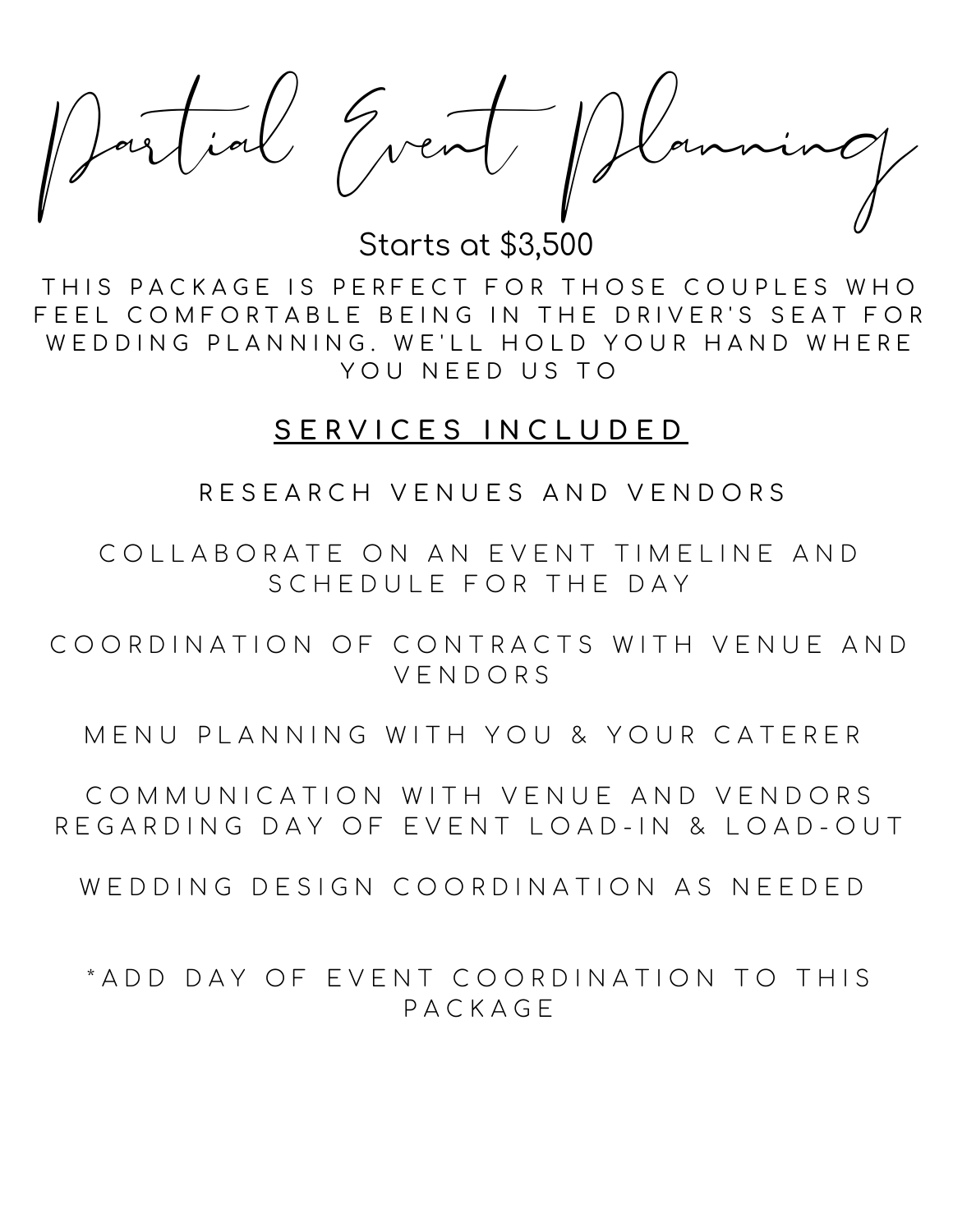

Starts at \$4,500

THIS PACKAGE IS PERFECT FOR THOSE COUPLES WHO ARE IN NEED OF FULL SERVICE WEDDING PLANNING FROM START TO FINISH

# **S E R V I C E S I N C L U D E D**

RESEARCH VENUES & VENDORS

MAIN POINT OF CONTACT FOR VENUE & VENDORS

FULL WALKTHROUGH OF VENUES & GUIDANCE S F L E C T I N G V E N D O R S

COORDINATION WITH VENDORS AND VENUE THROUGHOUT THE ENTIRE PLANNING PROCESS

CREATE AN EVENT TIMELINE FOR THE DAY & WORK WITH VENDORS ON DAY OF COORDINATION

M E N U P LA N N I N G W I T H Y O U & Y O U R CA T E R E R

W F D D I N G D F S I G N C O O R D I N A T I O N & P I A N N I N G

BUDGET MANAGEMENT THROUGHOUT THE PLANNING P R O C E S S

DAY OF EVENT COORDINATION INCLUDED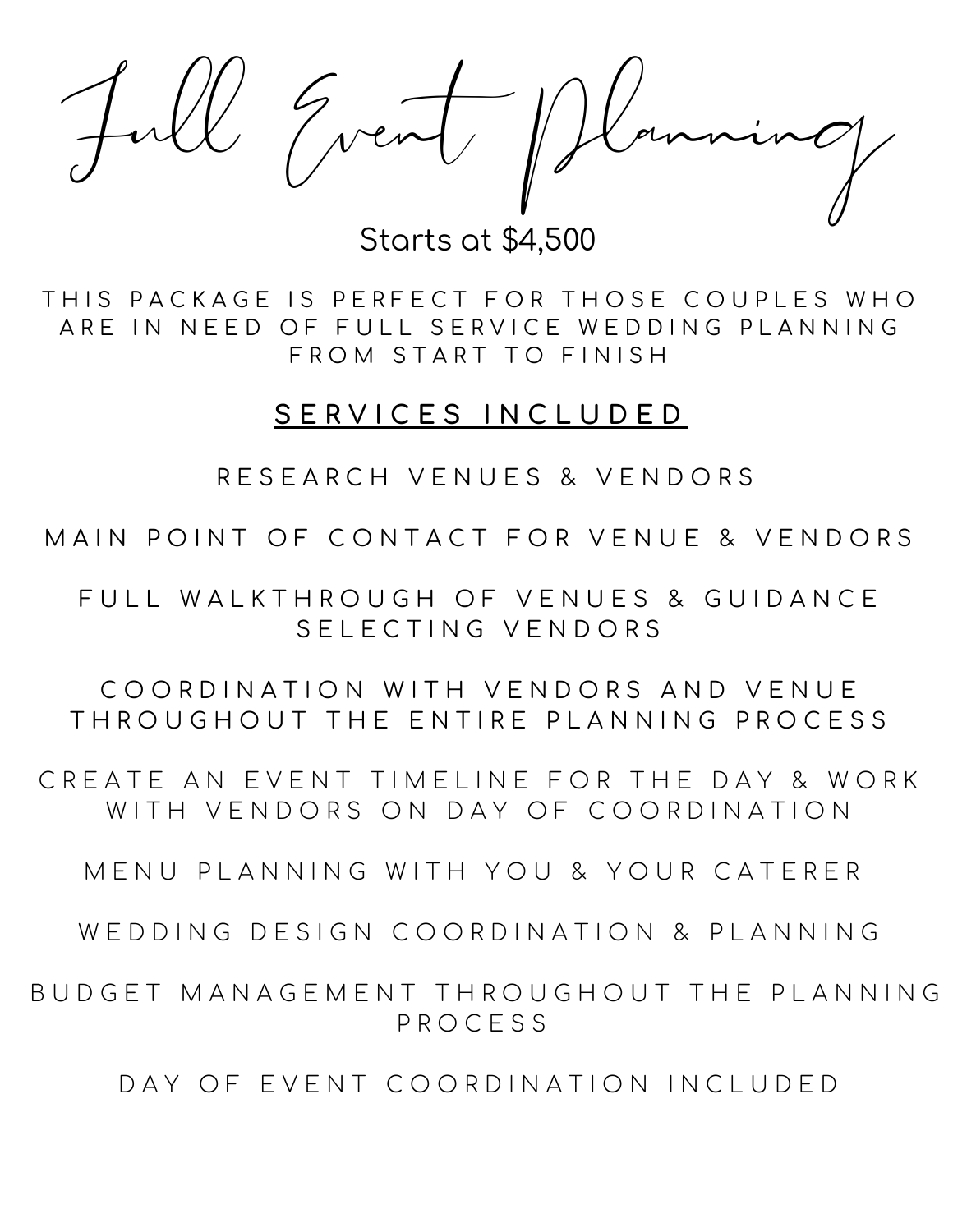Corporate Package

Custom Pricing

OUR CORPORATE PACKAGES INCLUDE FULL EVENT PLANNING SERVICES

## **S E R V I C E S I N C L U D E D**

RESEARCH OF VENUES & VENDORS

SITE TOURS & COMMUNICATION BETWEEN VENDORS & C L I E N T

ASSISTANCE WITH MARKETING & SPONSORSHIPS

EVENT TIMELINE PLANNING

FLOOR PLAN COORDINATION

DAY OF EVENT COORDINATION INCLUDING LOAD-IN, LOAD-OUT, SETUP & BREAKDOWN

A T T E N D A N C E I N M E E T I N G S A S R E Q U E S T E D